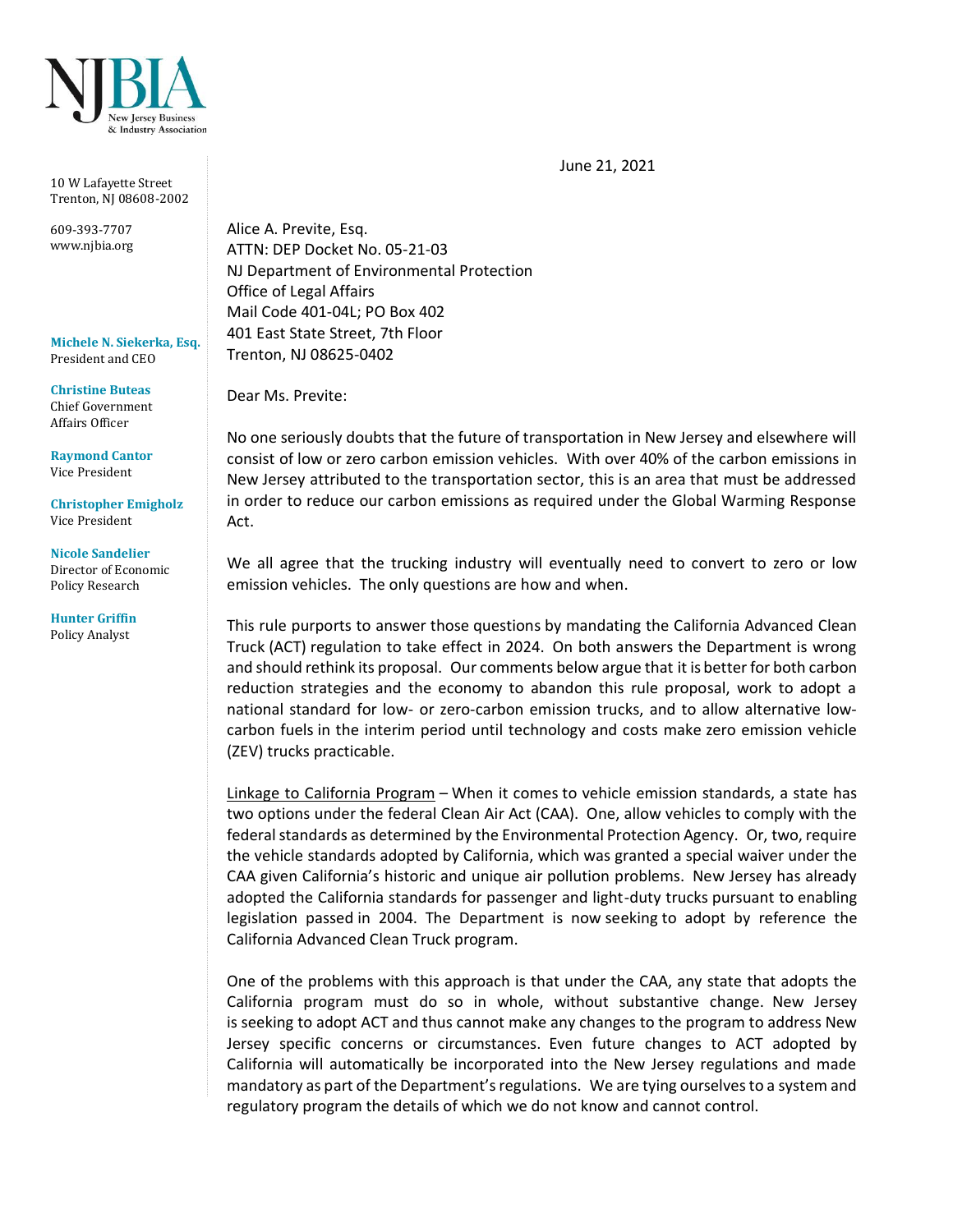California has shown in the past that its concerns are in state, not the rest of the nation. Their program design is set for what is best in California, without concern with any other state incorporating their vehicle standards. Thus, for passenger and light duty truck standards, California had several provisions, such as the travelling requirement and banking, that benefited California at the expense of every other state. That is one reason why California is far ahead of other states in EV adoption, even though many other states, including New Jersey, adopted the program shortly after California.

In very real terms, other states helped subsidize the EV program in California by incentivizing manufacturers to sell their vehicles in California rather than in other states.

The same may very well be true for ACT. Are there other provisions in ACT that will benefit California over other states? ACT is also geared toward the types of trucks, fleets, and transportation patterns unique to California. These circumstances do not apply as well to New Jersey, which is also a state with much more interstate traffic than California. How do these differences impact program effectiveness between California and New Jersey? How does the size difference change program efficiency?

As mentioned, the Department would be tied to any future changes made to the California program and would be without an ability to modify or deviate from that program. California may, as done in the past in the passenger vehicle program, change program implementation dates and requirements. These changes can have a significant impact on program effectiveness in New Jersey and we will have no option but to accept those changes.

For all the reasons listed above, NJBIA does not believe the Department should move forward with this rule proposal but should instead seek to adopt a program more in line with New Jersey needs.

National Standard – The Biden administration has placed climate change and carbon reduction at the top of its agenda. Given the role that transportation plays in greenhouse gas emissions at the national level, it is almost assuredly true that the Environmental Protection Agency will be taking aggressive steps to reduce carbon emissions from this sector, including for mid- and heavy-duty trucks.

New Jersey can have a significant role to play in helping to influence the federal government and tailoring a rule that will work better in New Jersey, and address our needs, than incorporation by reference of California ACT. A federal clean truck rule can be much more in line, and much more effective, than ACT. But if New Jersey opts into the California program, it will lose leverage to influence the EPA rules as well as the benefits inherent in a national program.

To date, no other state has adopted California ACT. It is important for the northeast region to act in a uniform manner given the significant interstate transportation of the region and the market for vehicles.

In 1994, the Legislature adopted standards as conditions for the Department to move forward in adopting the California EV program. Part of those conditions included regional participation. New Jersey should not go it alone among northeast states, but should instead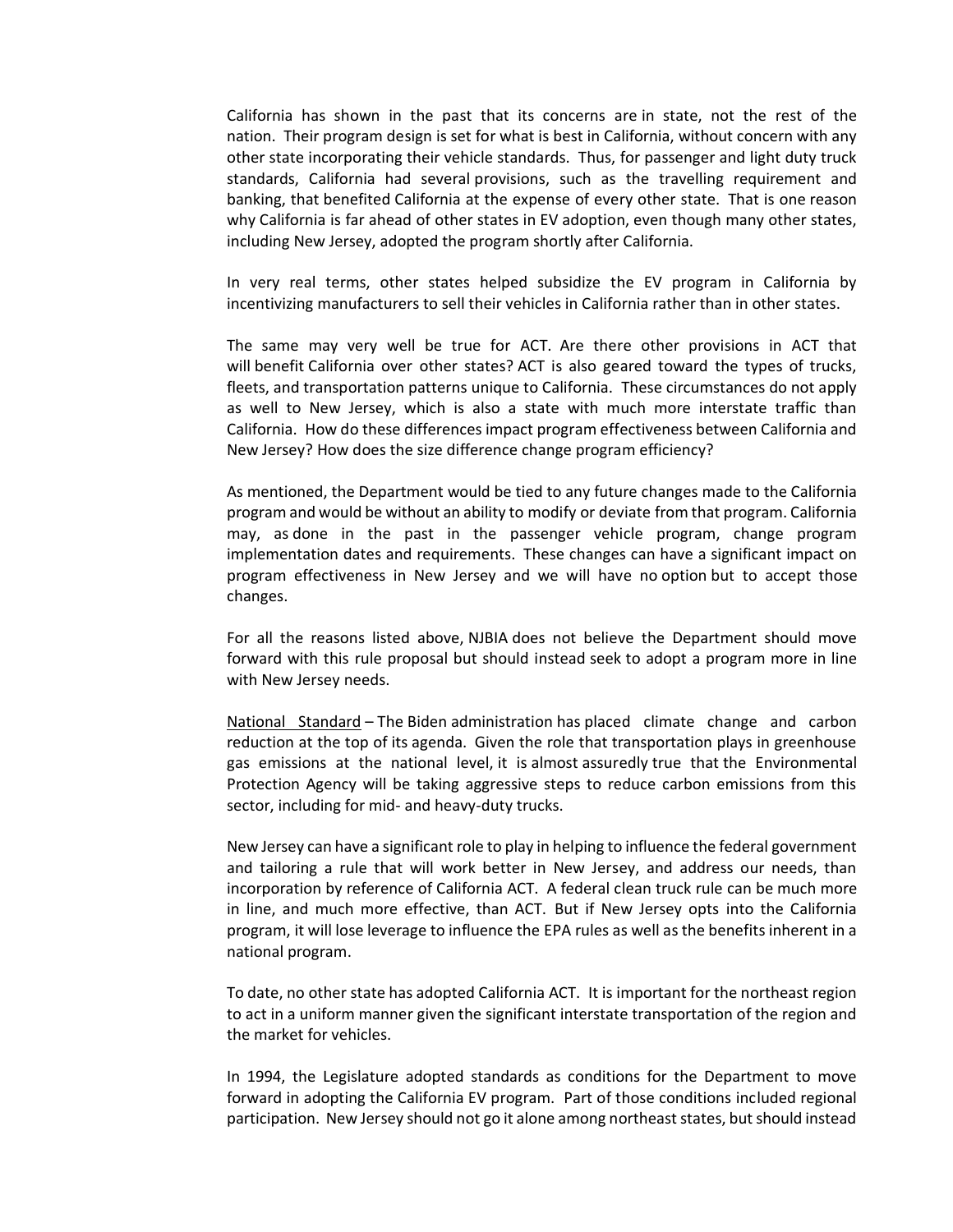work together and have uniform standards. While it is possible that the rest of the region may also decide to adopt ACT, they have yet to do so. The Department should delay any such adoption until the rest of the region decides on a federal or California truck program.

We also believe that a federal program would allow for more program flexibility and would take better into account the needs of the states and nation, as opposed to ACT that is geared toward, influenced by, and controlled entirely (but for a need for a federal waiver) by California.

Technology Limitations – While we have all seen the commercials for the next generation of electric trucks and have seen Tesla and other advertisements promoting heavier duty EV trucks, the fact of the matter is the technology is not mature. It is possible that in the next several years to a decade that smaller delivery vehicles can be zero emission or electric and that they may work well, cost, and other issues aside. However, this is not the case for heavier duty trucks and may not even be the case for lighter duty trucks carrying heavy payloads.

We have talked to experts and read reports that discuss limitations on distance based on the payload or overall weight of the vehicle. Has the Department considered these technological challenges when it considered adopting ACT which has mandatory timeframes for vehicle sales? What happens if the technology is not available to support the needs of the vehicle owners? Given the fact that the regulatory program is entirely controlled by California, New Jersey will have no ability to adapt or delay program implementation. How would a manufacturer respond to a mandate for vehicles that either does not meet the needs of their customers or that no one wants to buy because of technological limitations or cost?

We have also heard that the range of these vehicles may be significantly lower than diesel or other internal combustion engines. This may result in a business needing to have multiple vehicles doing the work that one previously did with the need for multiple drivers. Has the Department considered this possibility or are they relying entirely on the California analysis? These issues were not at all addressed in the rule comments.

Fueling issues may also be a significant technological limitation on the adoption of heavyduty trucks by businesses. New Jersey is a corridor and logistics state. Its truck transportation needs are not the same as California. Has any analysis been done to determine if vehicle range of ZEV trucks will meet the needs of the New Jersey trucking companies? What happens if they do not? Is it feasible for a truck to re-charge in places other than its designated fueling station? Will vehicle range issues result in logistics issues in the transport of goods and services? What impact will this have on the Port of New York and New Jersey, the largest port on the eastern seaboard and second largest port in the nation?

The Department should not be relying on regulatory standards set in California to determine the trucking standards applied in New Jersey, especially when to do so may not meet the business needs of truck owners and may harm New Jersey from a distribution, logistics, and interstate perspective.

Need for Additional Electrical Power – In the Summary section on economic impacts and costs, the Department discusses such additional costs as vehicle purchase and charging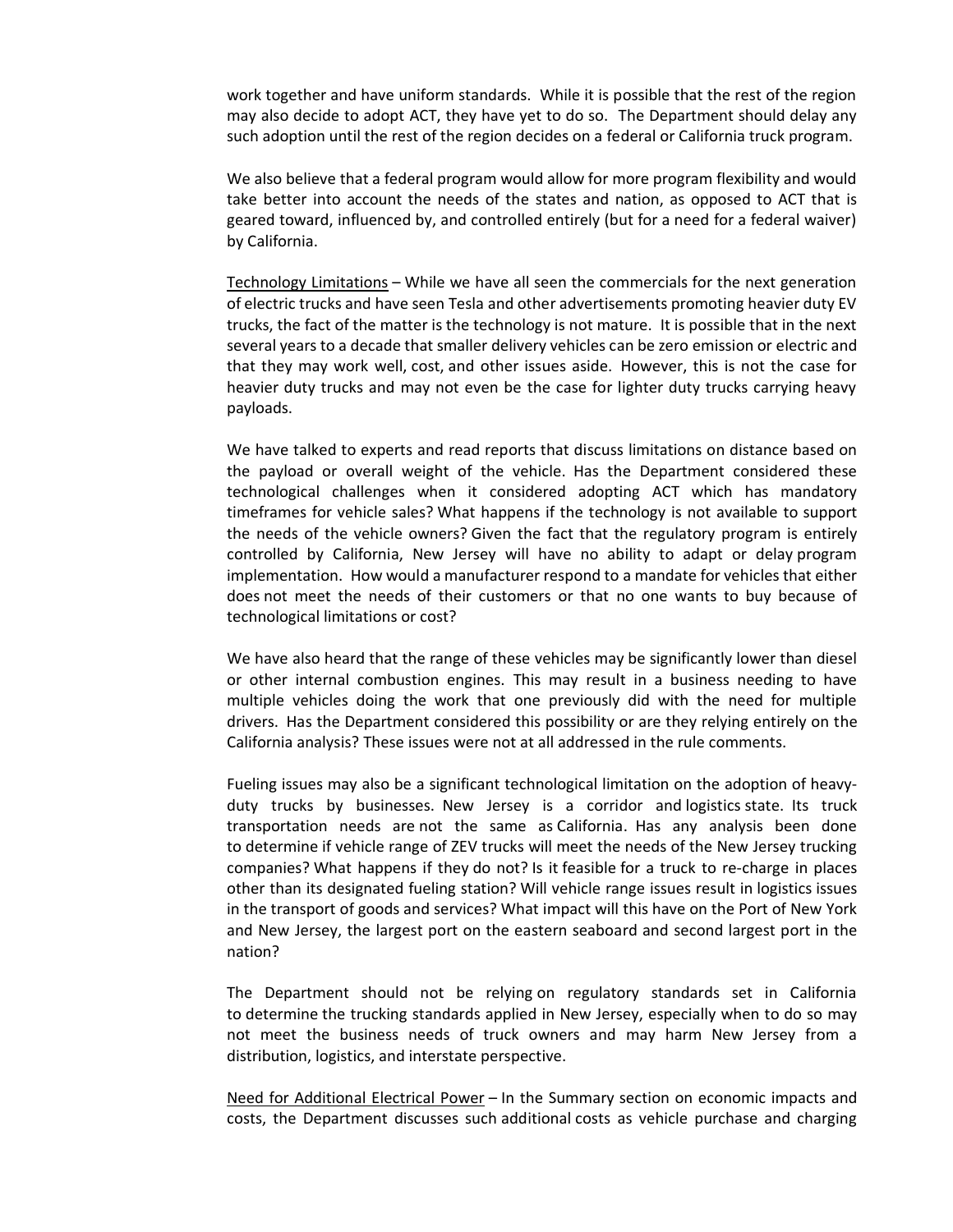stations. Nowhere in the Summary is there a discussion of the cost of providing additional electrical generation, especially as it relates to fleet owners. There have been estimates, even in the EMP, where the electrification of the transportation and building sectors will require a doubling or tripling of the state's electrical generation capacity. This will add enormous costs to the state, especially when you then add in the cost of transmission and distribution lines.

Moreover, for a truck, and especially for a fleet of trucks, it is not possible to merely put in place a charging station and pull electricity off the grid. These vehicles will pull enormous power requiring, at a minimum, upgrades to utility infrastructure such as transformers. Much more likely, especially in the case of vehicle fleets, and especially if those fleets will all be charging overnight, will be the need for major power sources on site specifically constructed to re-charge those vehicles. We have heard from some fleet owners that even a modest fleet will require a "mini power plant" to power those vehicles. The need for and the cost of those new power plants were not mentioned in the cost and were also not addressed as potential sources of carbon and other pollutants. While it may be possible for these power plants to be run on renewable energy sources, in all likelihood, from a cost and reliability perspective, they will run on natural gas. It is altogether possible that the construction of these mini-power plants may very likely be located urban, environmental justice communities thus creating more localized pollution sources. This result can be self-defeating to the Department's intention to decrease localized pollution in EJ communities.

Other fuel options – In addition to the option of a national standard as a method to reduce carbon and other emissions from trucks, the Department can also seek to encourage the use of alternative, lower carbon fuel sources. Use of renewable natural gas or compressed natural gas, as examples, can have immediate benefits because the technologies are readily available and affordable. Benefits can occur immediately, without the need for technological advances and the inherent flaws of the ACT program. As technology develops and electric or other zero emission vehicles become feasible, the Department can revisit the issue and perhaps adopt ACT at a later date or rely on a federal standard that will likely also contain a ZEV component.

Alternative fuels will also have the benefit of providing a fuel mix and allowing for transportation of goods to occur should we suffer another major power outage. Superstorm Sandy should have taught us a lesson on resiliency. For the better part of a week, or longer, much of the state was without electrical power. If our trucking fleets were dependent on electricity for their energy, the state would have been without a product and food distribution system. Emergency vehicles would have been out of commission, as would have solid waste removal, construction, and public safety vehicles. It is highly problematic to force all the trucking industry to be reliant on electrical generation.

No Purchase Mandate – While the ACT program places a mandate of manufacturers to sell their trucks, there is not a mandate for anyone to purchase them. If the vehicles are overpriced from a business perspective, if they do not meet business needs, or if there are other reasons why a business would want a diesel or other internal combustion engine instead of a ZEV, they will get one and not a ZEV truck.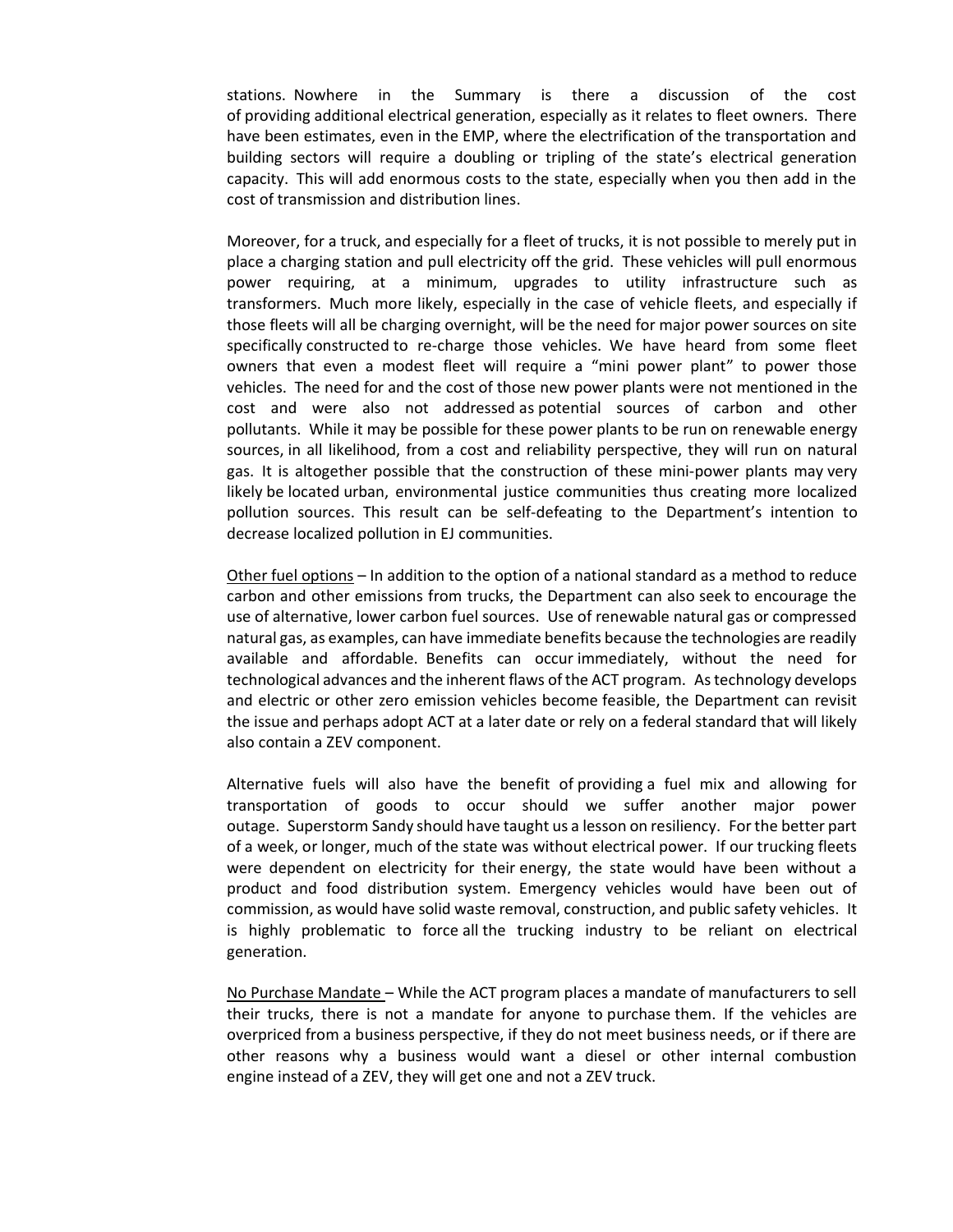Options for a business to avoid buying a ZEV include: purchasing before the mandate occurs, purchasing even after the mandate occurs since only a percent of vehicles need to be ZEVs (no level of manufacturing incentive can work program wide if the vehicles are not useful), holding on to their older vehicles longer, and, most significantly, purchasing the vehicle from another state without an ACT mandate. In fact, it is so easy for a business to buy a truck in another state and merely register it in New Jersey that the program will be ineffective at best. Even if a registration mandate were adopted at a later date (we do not know how that could even tie into a manufacturing mandate) it could easily be circumvented by moving fleets to another state and merely servicing New Jersey. Because this rule contains no registration requirement, the program is inherently flawed. The only sure thing is that the few in-state dealers of trucks will be put out of business through this mandate.

Lack of Any Meaningful Carbon Reductions – Most troubling of all is that the Department is attempting to totally disrupt the trucking industry in the state, and thus the distribution and logistics network, without gaining any significant benefit for the state in reducing carbon emissions. New Jersey emits roughly 40 million metric tons of CO2 each year from its transportation sector. This is just under 40% of the state's total carbon emissions. Yet, this major rule proposal with such enormous economic impacts and disruption is expected to result in only 0.44 MMT/year CO2e in 2040. Cumulatively it will result in only 2.6 MMT CO2e by that date. **T**hus, the rule will reduce transportation carbon emissions from the transportation sector by only 1.1% by 2040. If we consider our total carbon output as the base, this rule will only reduce carbon emissions by less than 0.5%. Surely there is a better way to reduce carbon emissions from the transportation sector.

Inadequacy of Economic Impact Analysis – The Department's economic impact analysis is totally dependent on the analysis performed by California Air Resources Board (CARB) as part of its ACT rule making. Other than make adjustments for vehicle miles travelled and population, the Department made no attempt to understand the specific impacts to the New Jersey economy given its population density, differences in vehicle travel patterns and usage, lower fuel costs (thus largely negating the high benefits California attributes to this cost), and vehicle ownership (New Jersey has far more independent truckers than does California which has more fleet and union-based trucking). Without undertaking a New Jersey specific analysis, the economic analysis in the Department's proposal is fundamentally flawed.

Legal Authority to Adopt ACT- We cannot find anywhere in the Air Pollution Control Act where the Department has the authority to adopt the California Act program. As mentioned above, when the Department adopted the California passenger vehicle and light duty truck program, it did so with the authorization of a statute passed by the Legislature. Nothing in the Global Warming Response Act gives the Department additional regulatory authority, but rather it only directs the Department to use its existing authorities to achieve a certain policy outcome. We believe the Department is without the authority to adopt this proposal absent specific legislative authorization.

Legal Authority for Reporting Rule - We also believe the Department is without the legal authority to adopt the reporting rule. Trucks are not currently regulated directly by the Department, nor are the businesses that own those trucks. We would venture to guess that the majority of truck owners in this state have no regulatory connection to the Department. Yet, the Department believes it has the legal authority to require any business